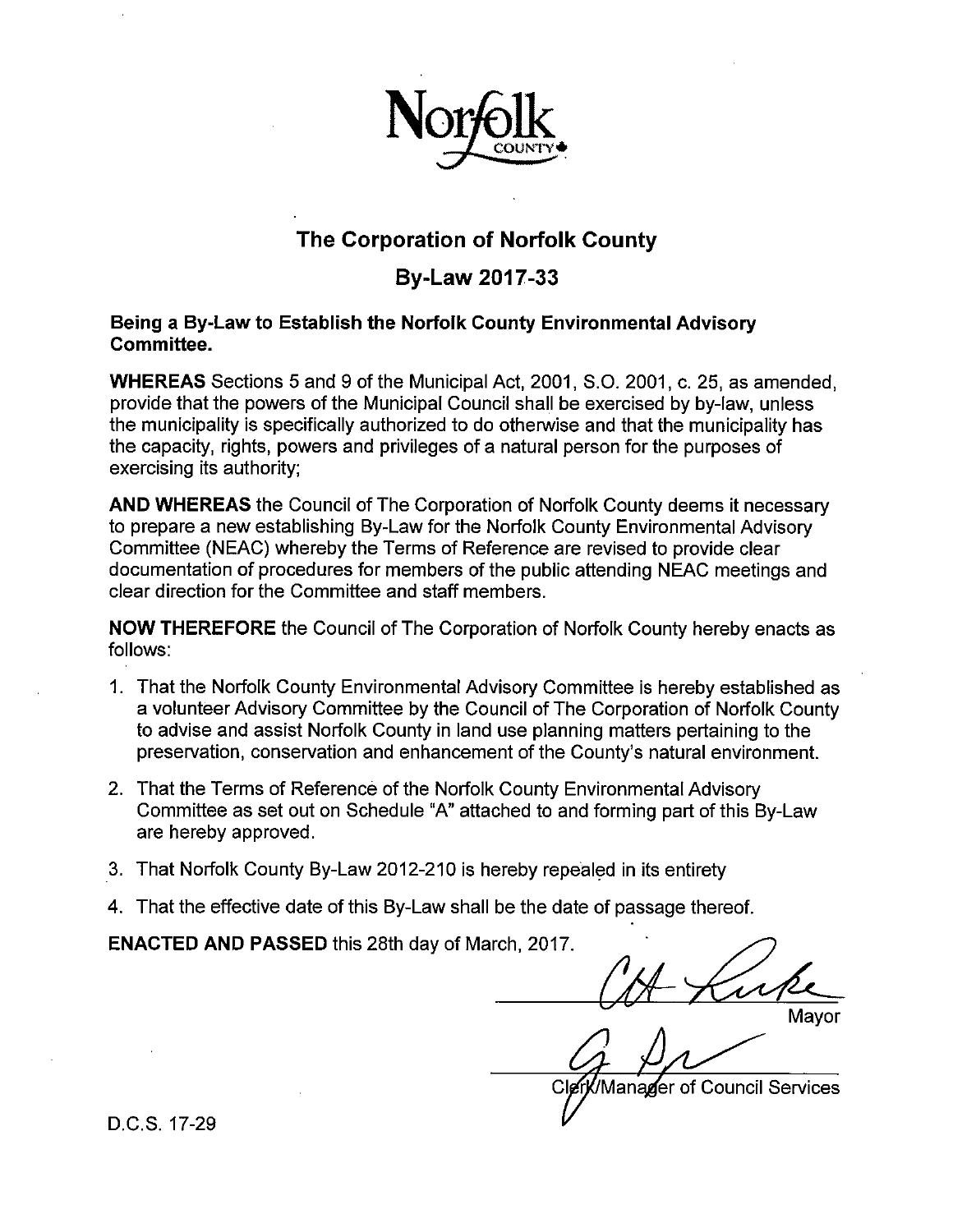

**SCHEDULE** "A" TO **BY-LAW 2017-33** 

#### **NORFOLK COUNTY ENVIRONMENTAL ADVISORY COMMITTEE TERMS OF REFERENCE**

#### **1. NATURE OF ADVISORY COMMITEE**

1.1 The Advisory Committee (hereinafter referred to as "the Committee") is a volunteer committee established by Norfolk County Council to advise and assist Norfolk County in land use planning matters pertaining to the preservation, conservation, restoration and enhancement of the County's natural environment for its valuable ecological functions and features and for the enjoyment of the County's residents.

#### **2. MISSION/MANDATE OF COMMITTEE**

2.1 The purpose of the Committee is to provide advice and comment to the Development & Cultural Services Department and Norfolk County Council on referred development proposals and applications and environmentally related policy issues. Additionally, NEAC may be proactive and advise Norfolk County on matters identified on its own initiative. Committee members are bound by these terms of reference.

#### **3. COMMITTEE COMPOSITION/TERM**

- 3.1 The Committee will be comprised of *eight* members in total. All members will be selected at large and all members are regarded as private citizens and do not represent their respective employers or advocacy group in their capacity as a committee member.
- 3.2 Membership shall be a 3-year term and membership will be staggered to ensure continuity among the Committee. A maximum three consecutive terms will allow for renewal of members. A former member may apply to return to the Committee after a one year absence. At the discretion of the Committee, non-attendance of three consecutive meetings will be sufficient grounds for replacement.
- 3.3 The committee will maintain a high level of technical expertise and competence in environmental issues within its membership.

# **4. ROLES/RESPONSIBILITIES**  4. ROLES/RESPONSIBI<br>4.1 Advisory Committee:

The Committee, as a whole, shall:

a) advise the County on the application of the environmental policies in Official Plan documents and/or the implication for the County's natural environment and natural resources of Provincial and local legislative or policy initiatives, particularly as these may affect policies in the Official Plans of Norfolk County.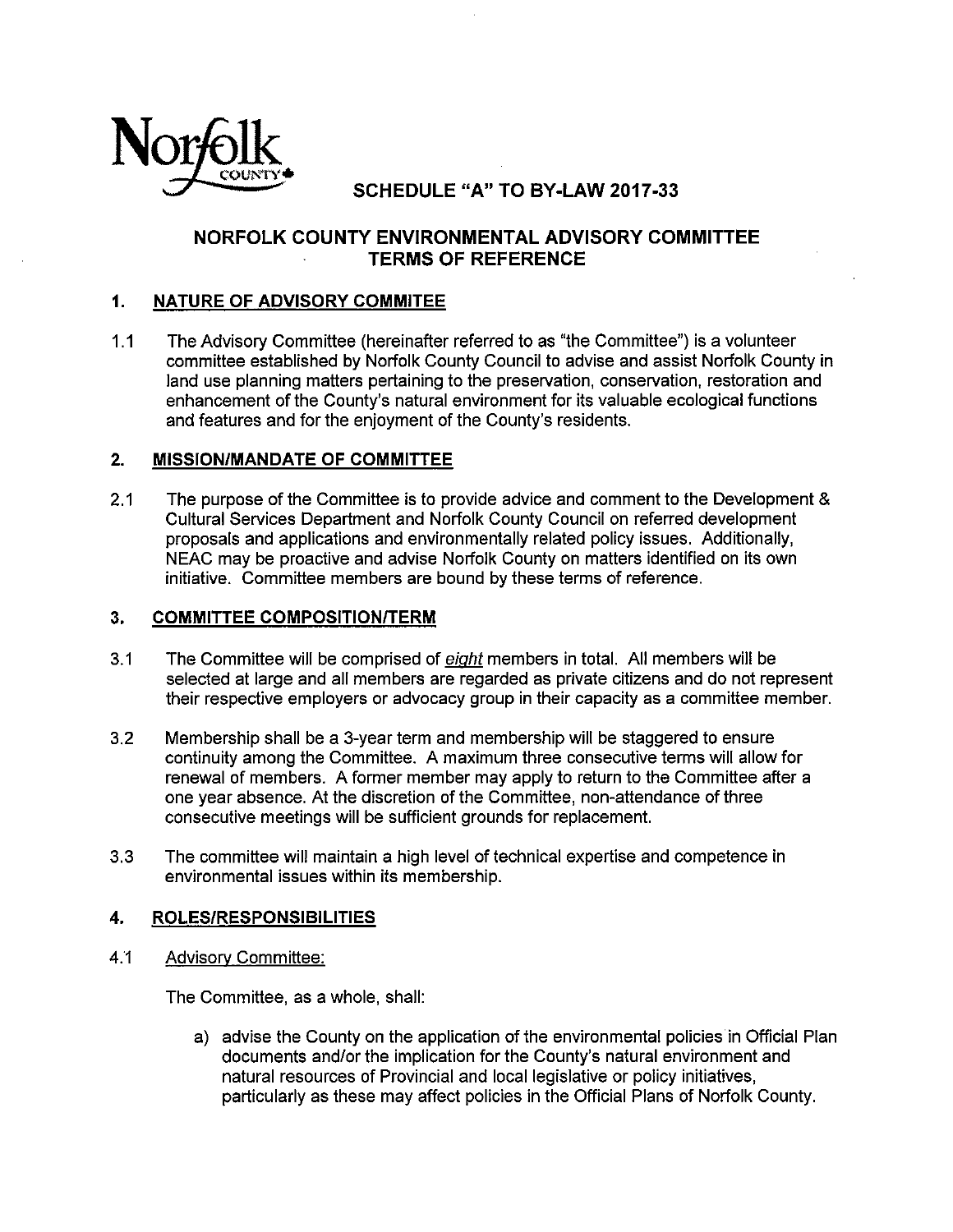- b) advise the County on the environmental implications of a development proposal pursuant to the Planning Act and infrastructure projects pursuant to the Environmental Assessment Act affecting identified environmental features or watershed issues.
- c) advise the County on environmental aspects of County Forests, natural parks and exceptions to the County's Tree By-law as required.
- d) on its own initiative, advise the County on new alternatives of an ecological nature which may improve the management of the urban and rural landscape and thereby contribute to the well-being of the entire ecosystem.
- e) in co-operation with the Long Point Region Conservation Authority and other interested groups, will advise on the design, maintenance and updating of a County ecological database.
- f) will prepare and periodically update a set of guidelines to assist the County so it can direct proponents and consultants in the preparation of Environmental Impact Statement required by the Official Plans.
- g) will endeavour to increase general public awareness and promotion of environmental issues.
- h) will prepare an annual report. The annual report shall be forwarded to Norfolk County Council. A statement of objectives and any suggested revisions to the terms of reference for the coming year shall also be prepared by the NEAC for consideration and approval by Council.
- i) An annual review of the NEAC by Committee in Council shall be completed to examine the effectiveness of the Committee and to ensure continued improvements.

#### 4.2 Officers:

• A chair and one vice-chair will be elected annually by the membership at the first meeting of each year. The chair must be prepared to devote additional time between meetings for Committee business.

#### 4.3 Staff Support:

- The General Manager of the Development & Cultural Services Department shall designate a staff member to serve on the NEAC as staff liaison. The staff liaison is not a member of the committee and, as such, does not vote. The staff liaison will provide administrative, procedural and technical assistance to the Committee. The liaison may assist in the preparation of reports as required, as a result of NEAC resolutions.
- The liaison will co-ordinate all requests for advice from the NEAC, through meeting agendas. NEAC responses to such requests shall be co-ordinated by the liaison to Development & Cultural Services Department staff.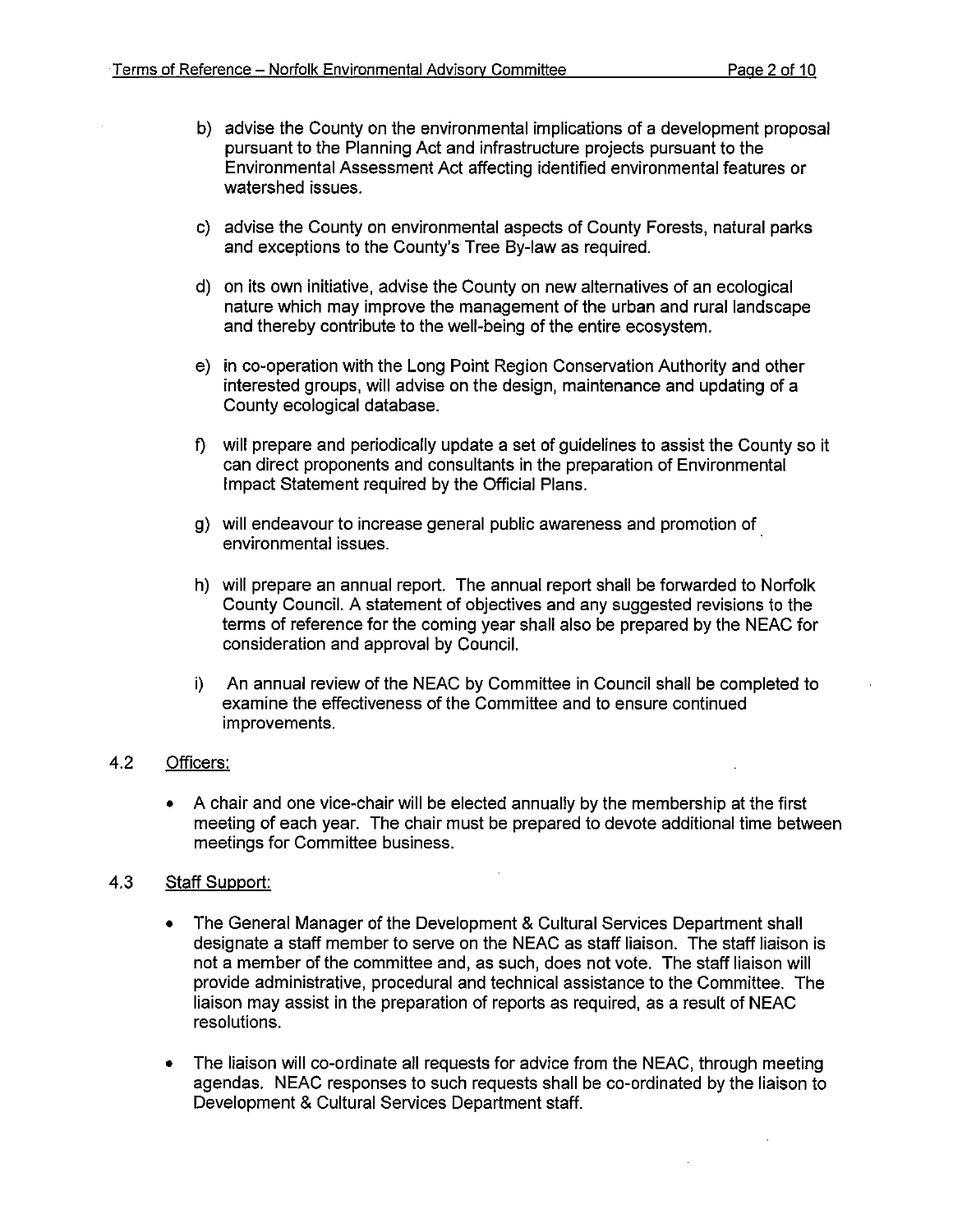• Norfolk County will provide secretarial and other support services.

# **5. APPOINTMENT PROCESS**

- 5. APPOINTMENT PROCESS<br>
5.1 Vacancies for appointments shall be publicly advertised in the local newspapers and or<br>
the Norfolk County website in the month of September of each year or as required.
	- 5.2 By mid October of each year, applicants shall be required to complete and submit to the County Clerk an application form, available from County offices and the Norfolk County website. Once the applications have been reviewed by staff, a report recommending selected appointees will be prepared by the County Staff Liaison and presented in November of each year for approval by Council. All applications received shall be forwarded to Council with the staff report.
	- 5.3 NEAC will maintain a high level of technical expertise and competence in environmental issues within its membership. In nominating members to the NEAC, regard shall be given to the aim of achieving a high level of technical expertise regarding environmental and land use planning matters. Preference shall be given to residents within Norfolk County and availability to attend meetings. An elaboration of the selection criteria is provided in Appendix 1 of the terms of reference. All residents of Norfolk County are eligible to serve on the NEAC, excluding municipal and agency staff.
	- 5.3.1 Upon Council's approval of Committee appointments, the Clerk & Council Services Division will prepare the necessary appointment by-law.
	- 5.4 The Clerk & Council Services Division, on behalf of Council, shall send out confirmation letters to new Committee appointees and advise of their staff liaison and any other relevant contacts.

## **6. RESIGNATION AND DISMISSAL**

- 6. RESIGNATION AND DISMISSAL<br>6.1 If any Committee member is absent from three consecutive meetings, without<br>justification, the Chair of the Committee, in consultation with the staff liaison, will ask the member whether or not they wish to attend meetings and remain on the Committee or resign.
	- 6.2 Committee members wishing to resign their appointment shall submit a letter of resignation which shall be forwarded as soon as possible to the County Clerk. Upon acceptance of the resignation, the County Clerk in consultation with the County Staff Liaison will initiate the aforementioned appointment process to fill the vacancy.
	- 6.3 Council, at its discretion, can dismiss the Committee in its entirety or any member thereof at any time.

## **7. RULES OF PROCEDURE/ORDER/CONDUCT**

7.1 Members of the Committee shall observe the Rules of Procedure outlined in Norfolk County Council's Procedural By-law.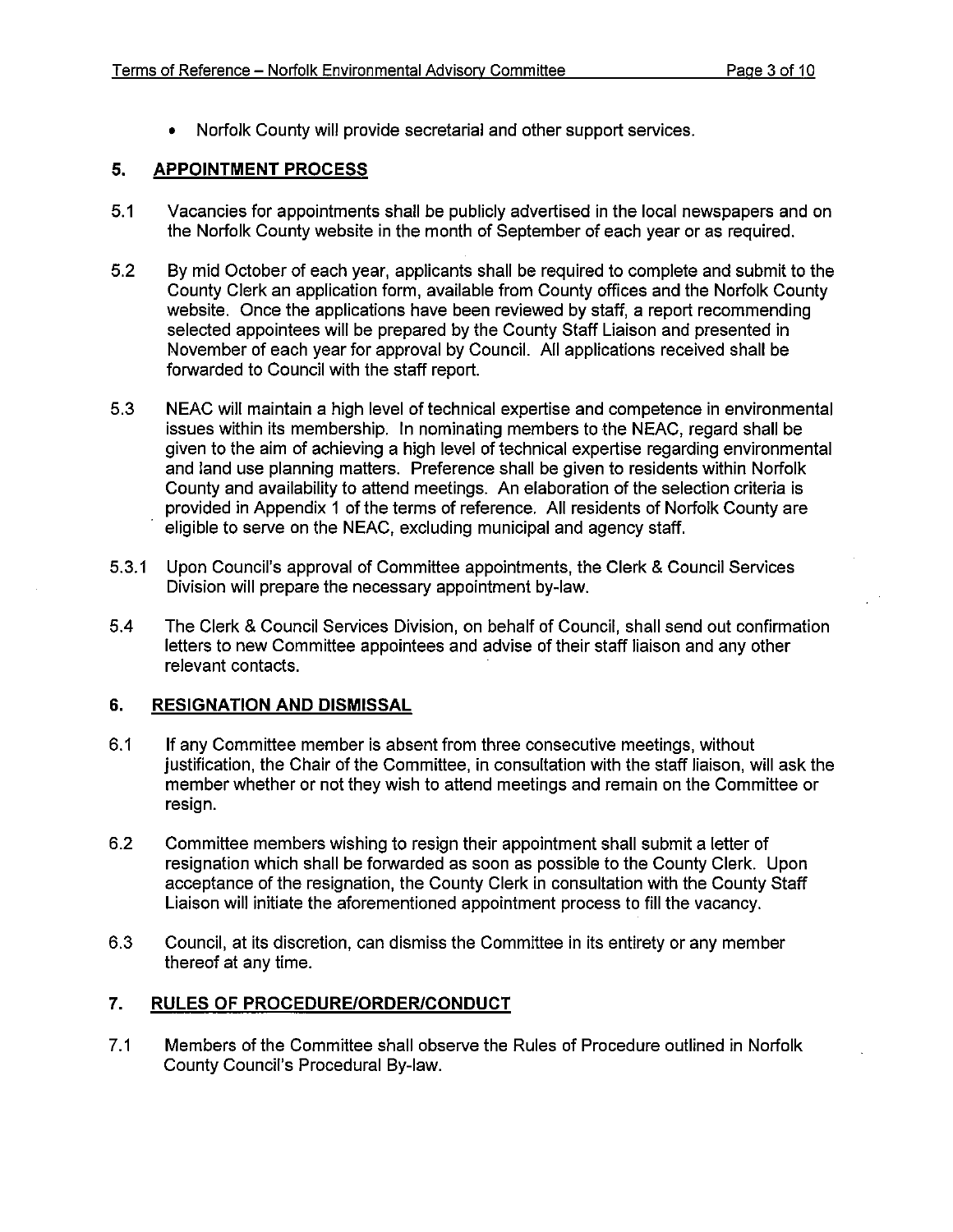#### **8. DISCLOSURES OF PECUNIARY INTEREST**

- 8.1 If a Committee Member has any pecuniary interest, direct or indirect, in any matter in which the Committee is concerned and if he/she is present at a Meeting at which the matter is the subject of consideration, he/she shall disclose his/her interest and the general nature thereof and shall not take part in the consideration or the discussion of the matter nor vote on any Motion in regard to the matter. If a Member is not present and has any pecuniary interest, he/she shall disclose his/her interest at the next meeting in attendance.
- 8.2 Notwithstanding the quorum requirements, when a majority of the Committee members have disclosed an interest in accordance with Section 8.1 above and the Municipal Conflict of Interest Act, the remaining number of members shall be deemed to constitute a quorum, provided such number is not less than two.
- 8.3 Committee Members must avoid any conflict of interest with respect to his/her fiduciary responsibility by adhering to the regulations of the Municipal Conflict of Interest Act,
	- There will be no self-dealing or any conduct of private business or personal services between any Committee Member and the organization except as procedurally controlled to assure openness, competitive opportunity and equal access to inside information.
	- The Committee Member will not use his/her position to obtain employment in the organization for him/her, family members or close associates. Should a Committee Member desire employment, he or she must first resign.
	- The Committee Member will annually disclose his/her involvement with other organizations, with vendors or any other associations that might involve a conflict.

#### **9. SCHEDULE/LOCATION OF MEETINGS**

- 9.1 NEAC will meet once a month. The NEAC will establish a meeting schedule at its inaugural meeting taking into account the business needs and the schedule of Council and Council in Committee. The NEAC shall provide Council with a schedule of meetings in December for the following year. Special meetings may be held at the call of the Chair. Norfolk County Council shall be kept informed of such meetings.
- 9.2 NEAC meetings will be open to the public and the media. Agendas for the NEAC meetings will be made available at the Simcoe and Langton Planning offices. The NEAC chair is the designated committee member to speak to the media.

#### **10. ACCESS TO MEETINGS**

10.1 Except as provided in this Section, all meetings shall be open to the public. Members of the public are welcome to attend NEAC meetings as observers and may only provide additional information or ask questions through a deputation. Individuals or groups wishing to appear as a deputation before the Committee shall advise the staff liaison in writing 4 days prior to the Committee meeting.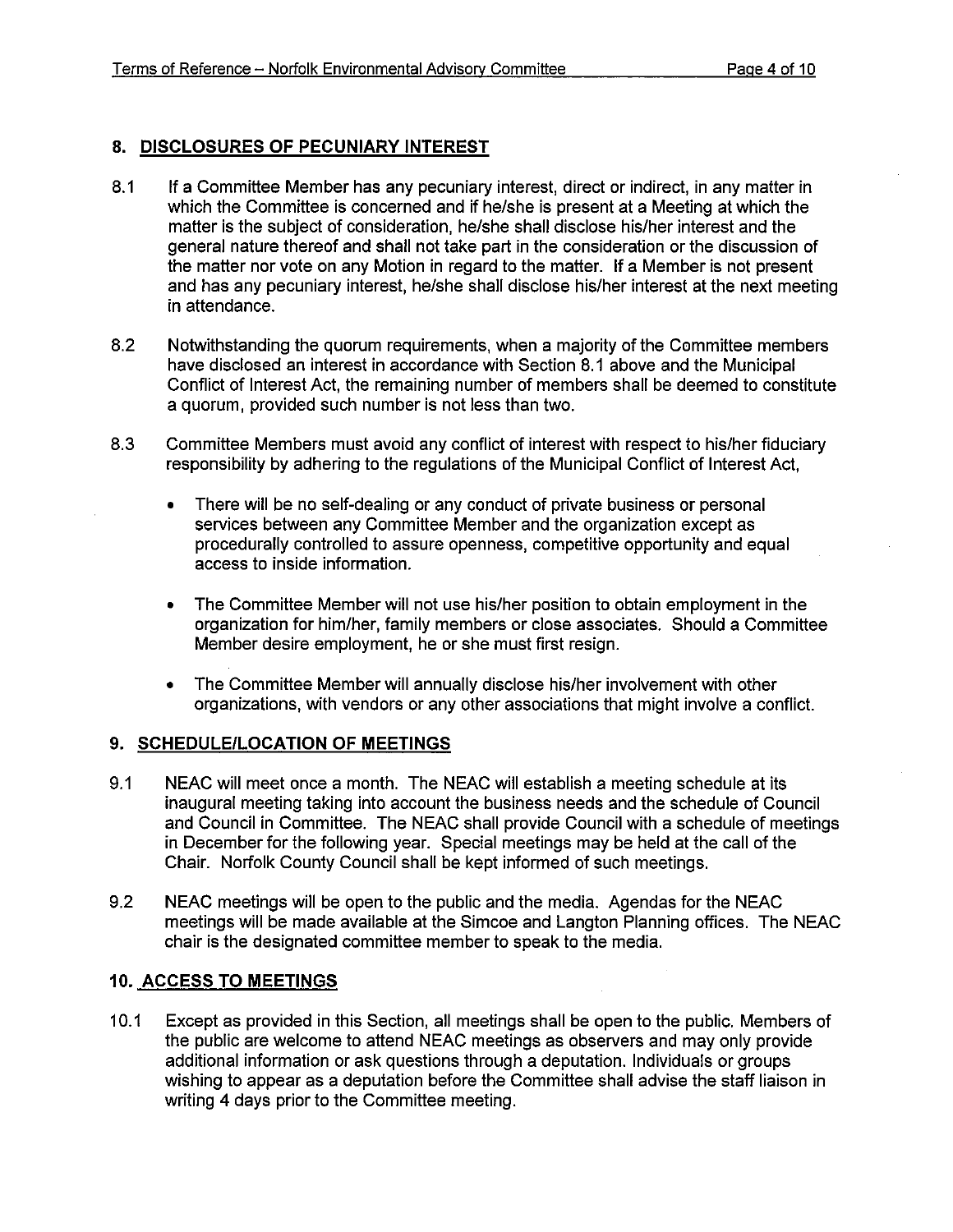- 10.2 The Chair or other presiding Officer may expel any person for improper conduct at a Meeting.
- 10.3 A Meeting or a part of a Meeting may be closed to the public (Closed Meeting) if the subject matter being considered is:
	- the security of the property of the municipality or local board;
	- personal matters about an identifiable individual, including municipal employees or local board members;
	- a proposed or pending acquisition or disposition of land by the municipality or local board;
	- • labour relations or employee negotiations;
	- litigation or potential litigation, including matters before administrative tribunals, affecting the municipality or local board;
	- the receiving of advice that is subject to solicitor-client privilege; including communications necessary for that purpose;
- 10.4 A meeting of the Committee may be closed to the public if the following conditions are both satisfied:
	- the meeting is held for the purpose of educating or training the members
	- at the meeting, no member discusses or otherwise deals with any matter in a way that materially advances the business or decision-making of the Committee.
- 10.5 Before holding a Closed Meeting or part of a Meeting, the Committee shall state by Resolution:
	- the fact of the holding of the Closed Meeting:
	- the general nature of the matter to be considered at the Closed Meeting
	- in the case of a meeting under Section 10.4, the fact of the holding of the closed meeting, the general nature of its subject-matter and that it is to be closed under that section.
- 10.6 A Meeting shall not be closed to the public during the taking of a vote except where:
	- Subsection 10.3 or 10.4 permits or requires a Closed Meeting;
	- the vote is for a procedural matter or for giving directions or instructions to officers, employees or agents of the municipality, local board or committee or persons retained by or under contract with the municipality or local board.
- 10.7 All deliberations while in Closed Session shall remain confidential unless otherwise approved by the Committee in Open Session.
- 10.8 Minutes of Closed Sessions shall be recorded, without note or comment and remain confidential.

## **11. MEETING STRUCTURE, AGENDA AND MINUTE FORMATS**

11.1 An orientation session will be held at the first meeting of the Committee each year.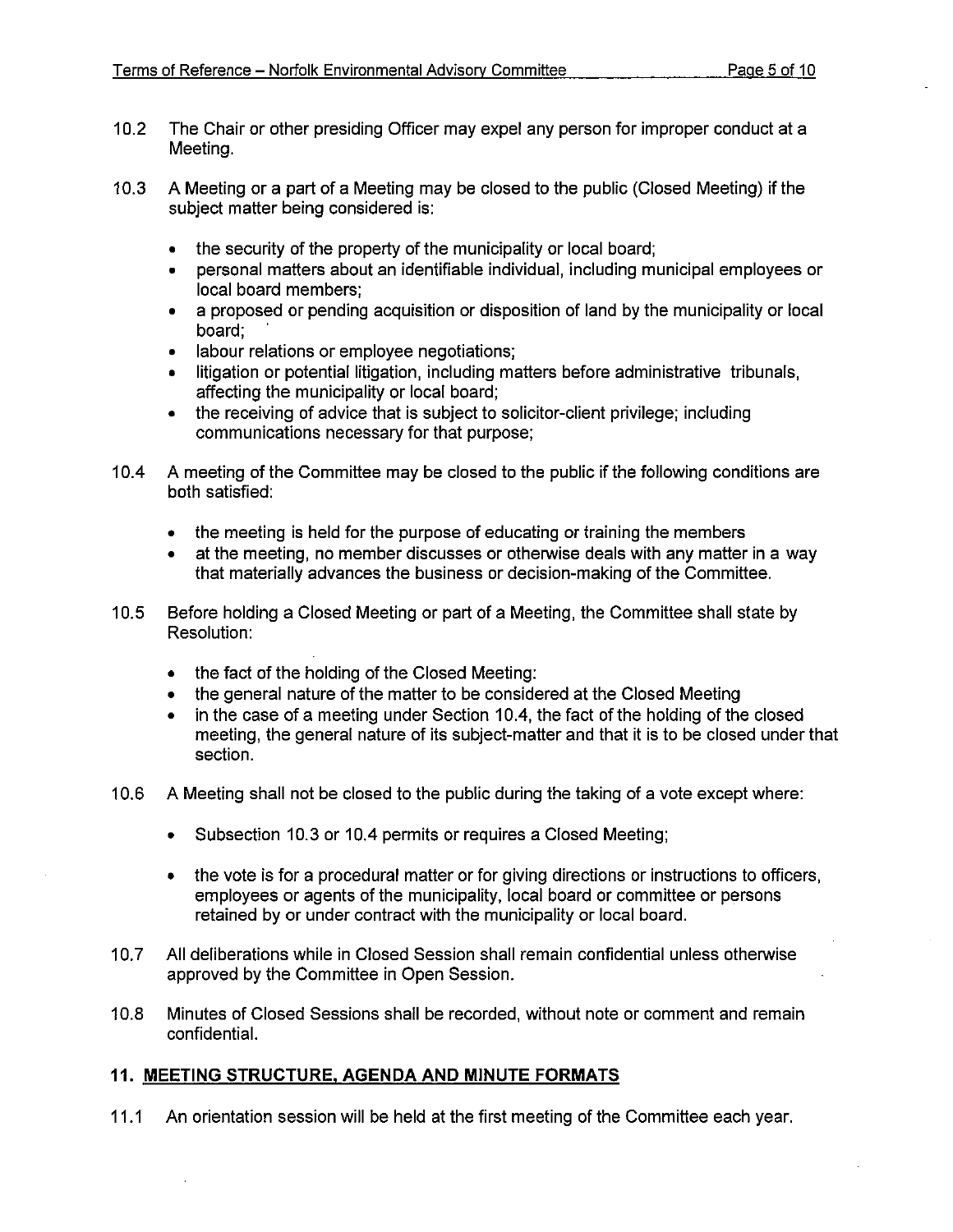- 11.2 Attendance at all meetings shall be recorded. Members shall notify the staff liaison if they are unable to attend.
- 11.3 Agendas and Minutes for Committee meetings may include any or all of the following components:
	- a) Date, time, location of meeting
	- b) Members present (include office, i.e. Chair, Recording Secretary)
	- c) Members absent/regrets
	- d) Disclosure of Pecuniary Interest
	- e) Approval of previous minutes
	- f) Presentations/Deputations
	- g) General Business and Reports<br>h) Correspondence
	- **Correspondence**
	- i) Other Business
	- j) Closed Session<br>k) Next Meeting
	- Next Meeting
	- I) Adjournment
- 11.4 Minutes will briefly outline the substance of each of the agenda items discussed during the meeting, including actions taken and recommendations by motion. Motions shall not be required to be seconded.
- 11.5 Committee Agendas and Minutes are public information and are to be retained on file by the staff liaison for reference.
- 11.6 Minutes of the Committee shall be forwarded to the Clerk in order to present them to Council for their information at the earliest opportunity following their approval. Staff will be required to prepare a Staff Report if any follow-up action is requested of Council.
- 11.7 At all Committee meetings a majority must be present to establish a quorum for regular business.
- 11.8 Notification of the meetings shall be in the form of an Agenda with supporting documents and Minutes from the previous meeting. Committee Members wishing to place items on the agenda must make a request through the staff liaison at least ten (10) days prior to the meetings. This package shall be delivered by e-mail or regular mail, six days prior to the meeting.
- 11.9 At the beginning of any regular meeting the Chair may announce additional items to be added to the agenda.
- 11.10 Voting shall be carried out by a show of hands, unless otherwise indicated by the Chair. NEAC will seek to achieve consensus on decisions. Recommendations are "carried" if supported by a simple majority. Only resolutions as they appear in the adopted Minutes may be considered as officially representing the position of the Committee.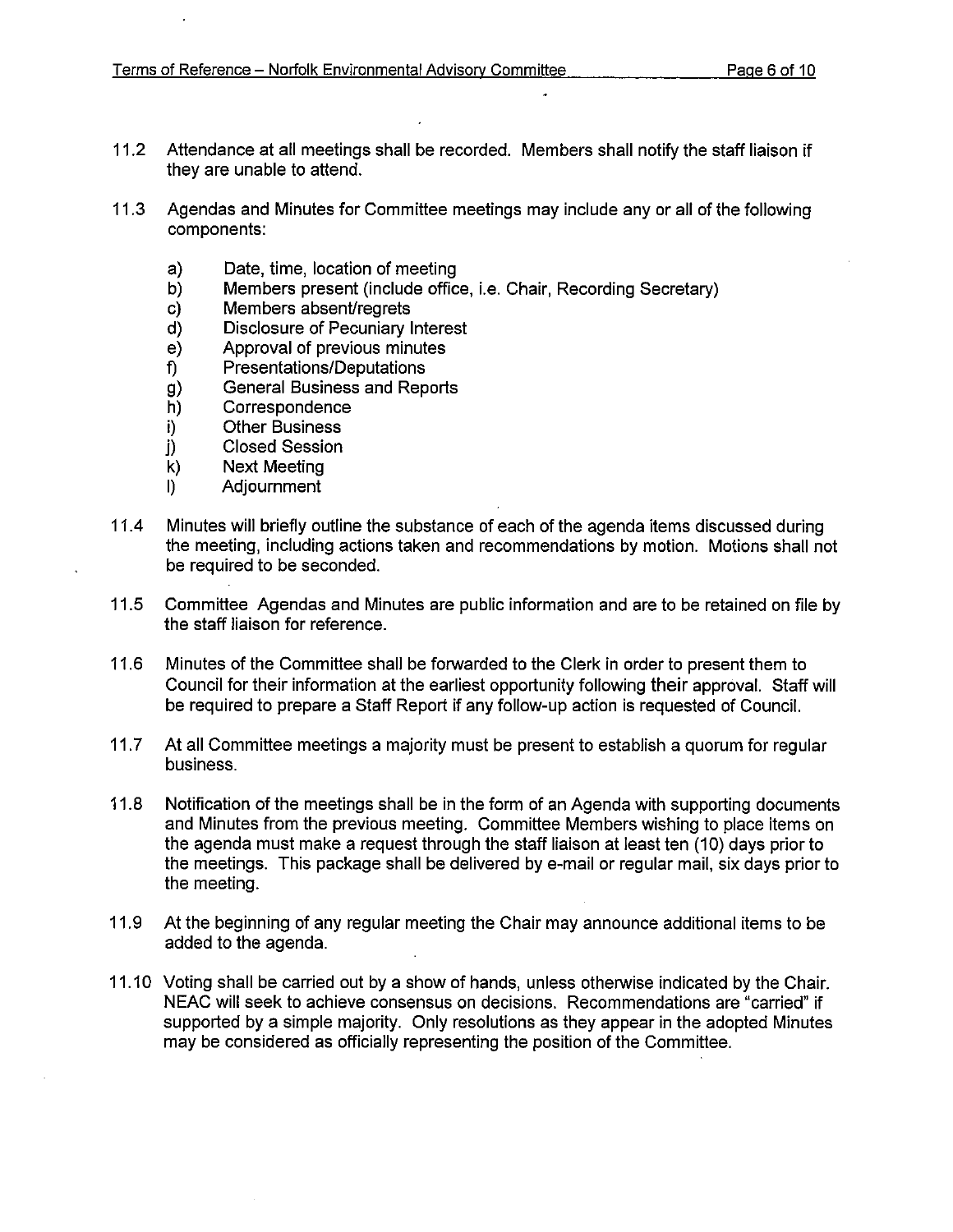#### **12. BUDGET** & **FINANCIAL REPORTING**

12.1 The Committee may make requests for budget allocations through the General Manager of Development & Cultural Services Department in advance of the County's annual budget process. All related revenue and expenditure transactions will follow Council approved policy. Requests must relate to specific activities approved in the Committee's mandate and work plan.

#### **13. REMUNERATION** & **EXPENSES**

- 13.1 Members of the Committee are not remunerated. If approved by the County Staff Liaison prior to the expenditure being incurred by a member, a member may submit a receipt for reimbursement of specific expenses related to Committee activities within the approved budget of the Committee.
- 13.1 Members of the Committee shall be reimbursed for such expenses as follows:
	- • Conferences, conventions, meetings, training courses and workshops attended as per policy of Norfolk County within approved budget.
	- Mileage incurred while on NEAC business at a rate determined as per policy of Norfolk County within approved budget.

#### **14. COMMITTEES OF THE ADVISORY COMMITTEE**

- 14.1 Ad Hoc Committees
	- Ad Hoc Committees may be established by the Committee from time to time to deal with a specific issue before the Committee. They will be provided with a specific mandate and a timeline for completion by the Committee and operate within the Terms of Reference of the Committee and the policies and procedures of Norfolk County.
	- Ad Hoc Committees may be established by a motion of the Committee. Each committee will report its recommendations directly to the Committee. Upon completion of its assignment, the Ad Hoc Committee shall be disbanded by a motion of the Committee.
	- The Chair of an Ad Hoc Committee shall be elected by the Committee members and recommended to The Committee for approval at the next regular meeting.
	- Meetings of Ad Hoc Committees shall be called by the Chair of the Committee.
	- The Chair of the Committee or in the absence of the Chair, another member, shall report to the Committee as required.

#### 14.2 Standing Committees

• Sub-Committees may be established by the Committee to deal with some of the different areas of responsibility of the Committee and make recommendations to the Committee. They will be provided with a specific mandate and will operate within the Terms of Reference of the Committee and the policies and procedures of Norfolk County.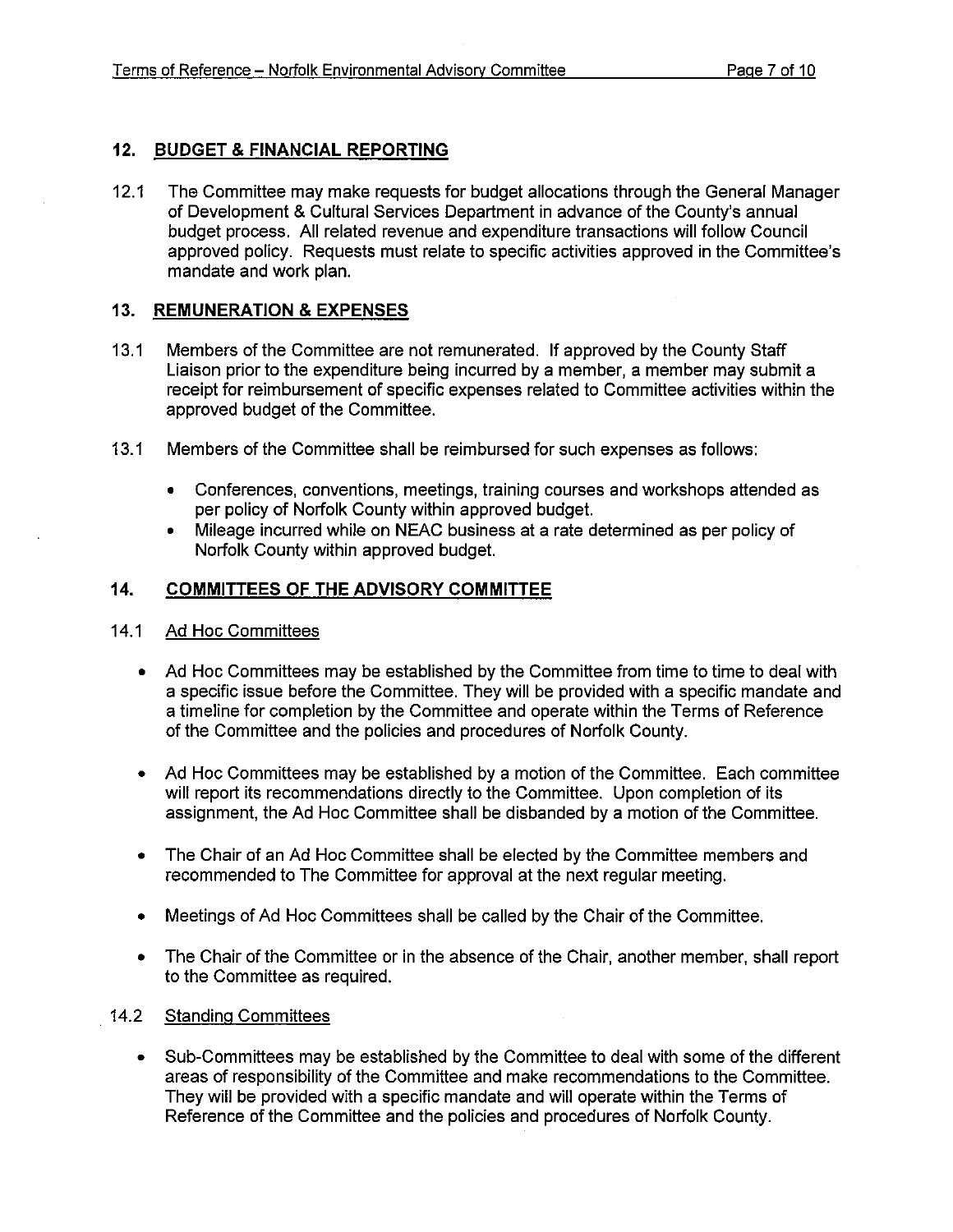$\ddot{\phantom{a}}$ 

# **15. NORFOLK COUNTY POLICIES AND PROCEDURES**

15.1 The Committee and any Ad Hoc or Standing Committee members shall adhere to the policies and procedures of Norfolk County.

 $\ddot{\phantom{a}}$ 

J.

 $\mathcal{L}$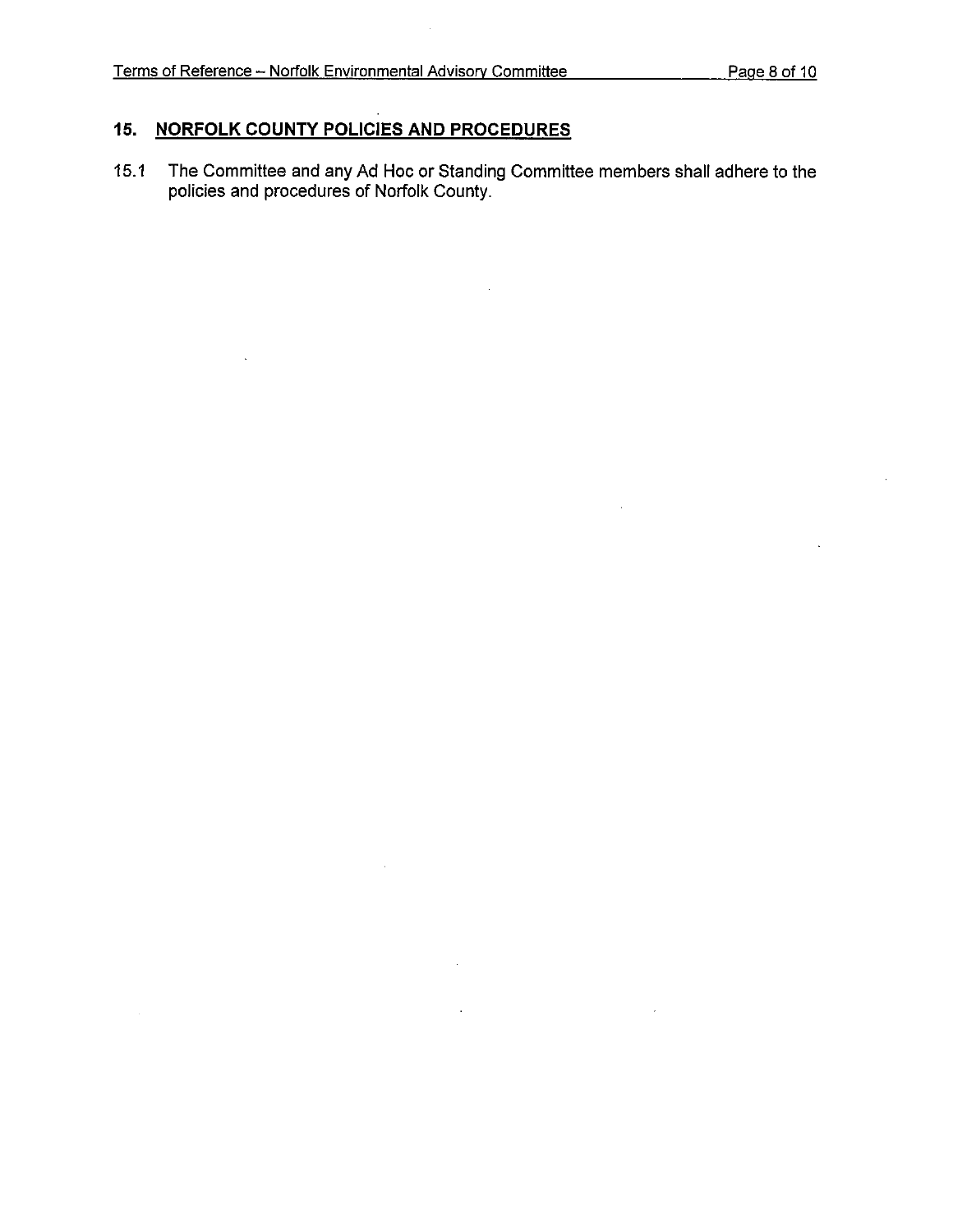# **APPENDIX** <sup>1</sup>

#### **Membership Eligibility Criteria**

To facilitate the nomination and appointment of new members to the NEAC the following criteria will be considered. The aim is to achieve a committee of technical experts from within the Norfolk County Community.

#### 1. Residence in the County

Residents of Norfolk County will be given preference for membership on the committee.

#### 2. Technical Expertise

A high level of technical expertise is required within the Committee. Applicants with academic qualifications and/or work experience in environmental related disciplines will be an important consideration. Examples of the areas of expertise are as follows:

| Biology                       | Geology                        |
|-------------------------------|--------------------------------|
| Ornithology                   | Zoology                        |
| Engineering                   | Agrology                       |
| <b>Resource Management</b>    | Planning                       |
| <b>Environmental Planning</b> | <b>Environmental Education</b> |
| Ecology                       | Botany                         |
| Forestry                      | Hydrology                      |
| Hydrogeology                  | Geography                      |
|                               |                                |

3. It is important that an applicant is able to attend as many NEAC meetings as possible and undertake work outside of the regular monthly meetings. A person should be contacted or reached during the day in order for meetings to be arranged.